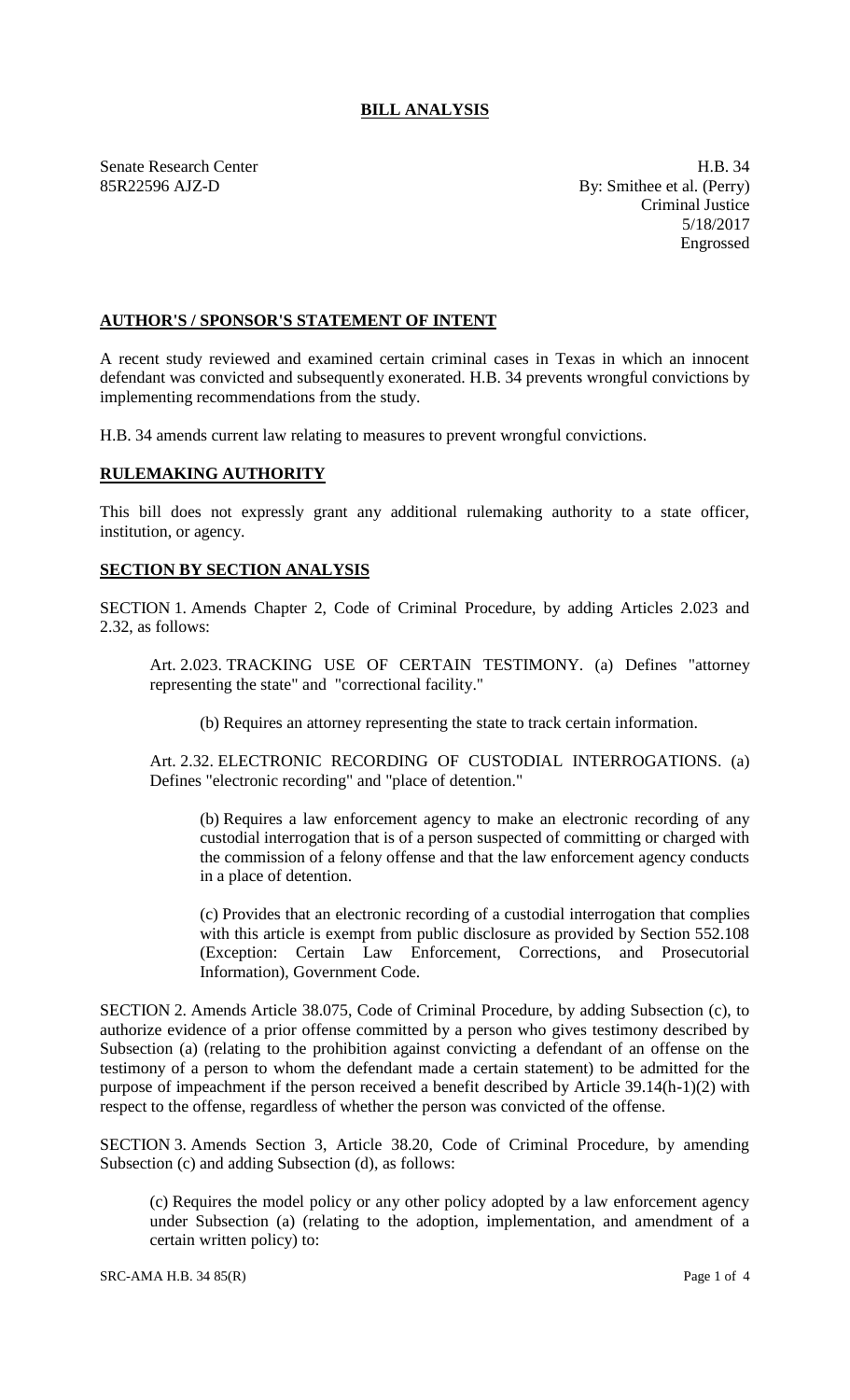(1) makes no changes to this subdivision;

(2) include, rather than address, the following information regarding evidencebased practices, rather than topics:

(A) procedures for selecting photograph and live lineup filler photographs or participants to ensure that the photographs or participants are consistent in appearance with the description of the alleged perpetrator that was provided by a witness and do not make the suspect noticeably stand out;

(B) instructions given to a witness before conducting a photograph or live lineup identification procedure that must include a statement that the person who committed the offense may or may not be present in the procedure and that the investigation will continue regardless of whether the witness identifies a person in the procedure;

(C) procedures for documenting and preserving the results of a photograph or live lineup identification procedure, including the documentation of witness statements, regardless of the outcome of the procedure;

(D) makes no changes to this paragraph;

(E) deletes existing text including alternative procedures designed to prevent opportunities to influence the witness; and

(F) and (G) makes no changes to these paragraphs.

Makes nonsubstantive changes.

(d) Requires that a witness who makes an identification based on a photograph or live lineup identification procedure be immediately asked after the procedure to state, in the witness's own words, the witness's level of confidence in making the identification. Requires a law enforcement agency to document in accordance with Subsection  $(c)(2)(C)$ any statement made under this subsection.

SECTION 4. Amends Section 5, Article 38.20, Code of Criminal Procedure, as follows:

Sec. 5. (a) Creates an exception under Subsection (c) and makes nonsubstantive changes.

(b) Creates an exception under Subsection (c) and makes a conforming change.

(c) Provides that, if a witness makes an in-court identification of the accused, the eyewitness identification is admissible into evidence against the accused only if the evidence is accompanied by the details of any prior identification made of the accused by the witness, including the manner in which that identification procedure was conducted, and evidence showing the witness's confidence level as described by the witness at the time of the prior identification.

SECTION 5. Amends Section 1, Article 38.22, Code of Criminal Procedure, to define "electronic recording" and redefine "written statement."

SECTION 6. Amends Sections 3(a) and (b), Article 38.22, Code of Criminal Procedure, as follows:

(a) Provides that, except as provided by Section 9, no oral, sign language, or written statement made as a result of a custodial interrogation of a person accused of a felony offense is admissible against the accused in a criminal proceeding, and no oral or sign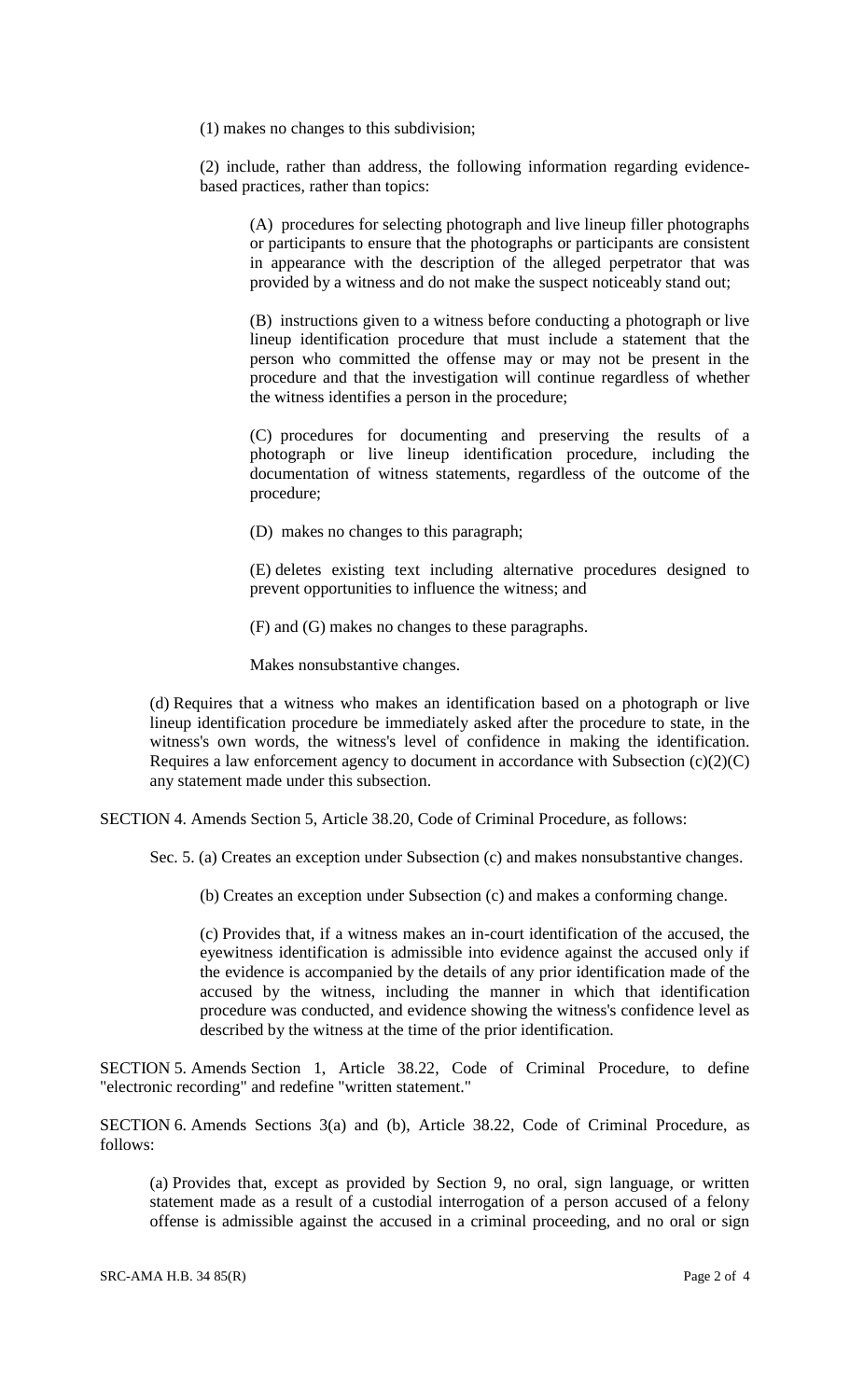language statement made as a result of a custodial interrogation of a person accused of any other offense is admissible against the accused in a criminal proceeding, unless:

(1) an electronic recording is made of the custodial interrogation, rather than statement;

(2) after being given the warning described by Section 2(a), the accused knowingly, intelligently, and voluntarily waives any rights set out in the warning; (3) through (5) makes no changes to these subdivisions.

Deletes existing text prohibiting any oral or sign language statement of an accused result of custodial interrogation to be admissible against the accused in a criminal proceeding unless an electronic recording, which may include motion picture, video tape, or other visual recording, is made prior to the statement but during the recording the accused is given a certain warning. Makes nonsubstantive changes.

(b) Requires that every electronic recording of a custodial interrogation of an accused, rather than any statement made by an accused during a custodial interrogation, to be preserved until such time as the defendant's conviction for any offense relating thereto is final, all direct appeals therefrom are exhausted, or the prosecution of such offenses is barred by law.

SECTION 7. Amends Article 38.22, Code of Criminal Procedure, by adding Section 9, as follows:

Sec. 9. Provides that an oral, sign language, or written statement of an accused made as a result of a custodial interrogation is admissible without an electronic recording otherwise required by Section 3(a) if the attorney introducing the statement shows good cause for the lack of the recording. Defines "good cause."

SECTION 8. Amends Article 39.14, Code of Criminal Procedure, by adding Subsection (h-1), as follows:

(h-1) Defines "correctional facility." Requires that the state, notwithstanding any other provision of this article, if the state intends to use at a defendant's trial testimony of a person to whom the defendant made a statement against the defendant's interest while the person was imprisoned or confined in the same correctional facility as the defendant, disclose to the defendant certain information.

SECTION 9. Amends Section 1701.253, Occupations Code, by adding Subsection (n), as follows:

(n) Requires the Texas Commission on Law Enforcement, as part of the minimum curriculum requirements, to establish a statewide comprehensive education and training program on eyewitness identification, including the variables that affect a witness's vision and memory, practices for minimizing contamination, and effective eyewitness identification protocols.

SECTION 10. STUDY REGARDING USE OF DRUG FIELD TEST KITS. (a) Requires the Texas Forensic Science Commission (FSC) to conduct a study regarding the use of drug field test kits by law enforcement agencies in this state. Requires FSC to make certain evaluations, identifications, and recommendations.

(b) Requires FSC, not later than December 1, 2018, to submit to the governor, the lieutenant governor, and each member of the legislature a written report that summarizes the results of the study conducted under this section and includes any legislative recommendations.